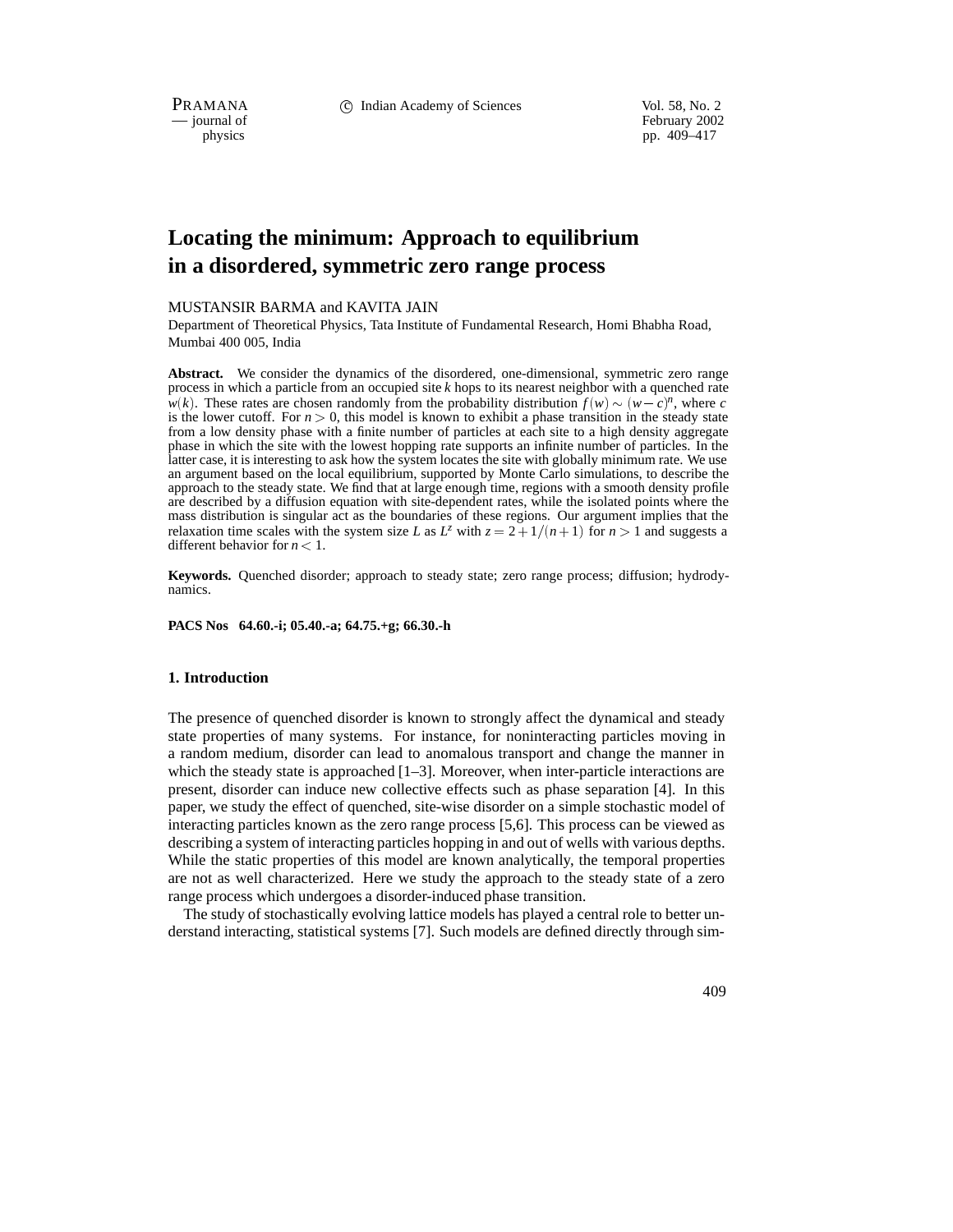#### *Mustansir Barma and Kavita Jain*

ple stochastic rules, in contrast to the traditional route of defining the interactions through a Hamiltonian and then constructing dynamical rules consistent with it. The zero range process describes one such class of lattice models; other important classes include the asymmetric simple exclusion process which is a simple model of a current-carrying system [5,8], and the contact process whose steady state shows a phase transition from an active phase to a dead phase where no further evolution is possible [8].

The zero range process deals with a conserved number of particles hopping on a lattice with, in general, site-dependent rates. For almost all choices of these rates, the particles have on-site interactions; however, these rates do not depend on the particle occupation at other sites. In this sense, the range of interaction is zero. The steady state of this process is known to be of product measure form in all dimensions [5]. In recent past, the zero range process has been used to model several systems with quenched disorder, such as traffic flow in a system of cars with different preferred speeds [9] and activated flow down a rugged slope [10], besides several other applications [6]. A recent application is in a model of polymerization in a random medium with imperfect traps [11]. Interestingly, for several choices of disorder, as the density is increased, the steady state of the system shows a phase transition from a homogeneous phase in which the density is roughly uniform, to an infinite aggregate phase in which the density profile has a singularity at the site with the lowest hopping rate.

The latter state is particularly interesting since in this phase, starting from an initial random distribution of particles, an infinite aggregate is formed at the site with the lowest hopping rate. The question arises: what is the mechanism by which the system locates the site with *globally minimum* rate and transports a finite fraction of the total number of particles to it through the random medium? In this paper, we address this question for a symmetric zero range process in one dimension. Figure 1 shows how the density profile evolves in time starting from an initial random distribution of particles (figure 1a) to the steady state in which an aggregate builds up at the site with the lowest hopping rate (figure 1d).

The rest of the paper is organized as follows: We define the model and discuss its steady state properties in  $\S2$ . In  $\S3$ , we first give a simple, qualitative picture of the dynamics of relaxation to the steady state. The scaling properties of the relaxation time define a dynamic exponent which is determined using local equilibrium arguments, supported by Monte Carlo simulations. Finally, we conclude with a discussion of open questions.

## **2. The model and its steady state**

In this section, we define the model and briefly discuss its steady state properties. We consider the unbiased or biased motion of a conserved number of particles *M* on a *d* dimensional lattice of length *L* with periodic boundary conditions. At any site *k* occupied by a nonzero number of particles, a single particle attempts to hop out at a rate  $w(k)$ , independent of the number of particles present at site *k* or its neighbors. Note that this choice of rates implies an attractive on-site interaction since the hop-out rate of these particles is lower than that of noninteracting particles. The zero range process with this particular choice of rates has appeared in several contexts, as in a particle-wise disordered, asymmetric exclusion process [9,12] and as a limiting case of a model of aggregation and fragmentation with site-wise disorder [11].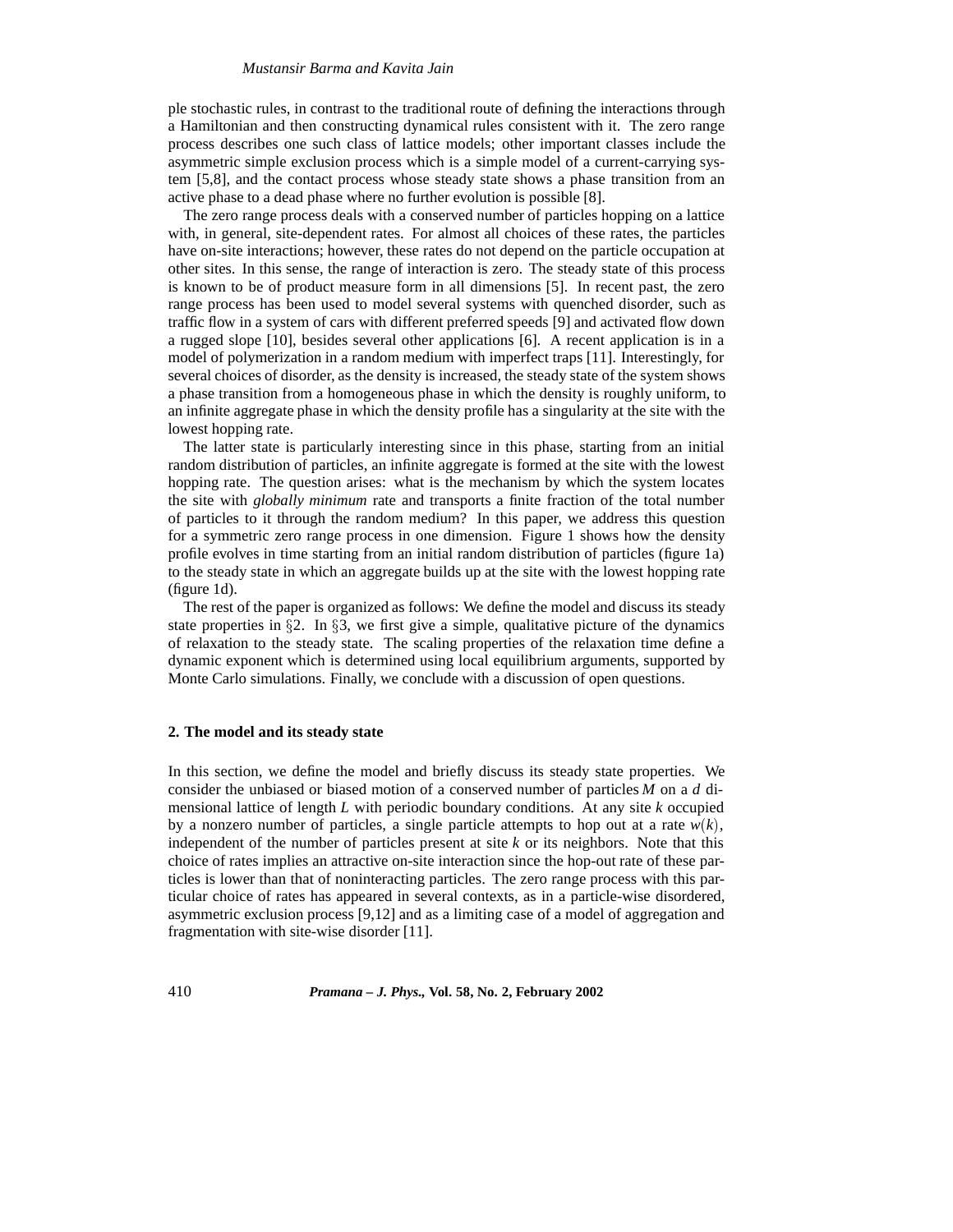

**Figure 1.** Density profile  $\langle m(k,t) \rangle$  vs k in the aggregate phase for a given realization of disorder at time (**a**)  $t = 2$ , (**b**)  $t = 2^{10}$ , (**c**)  $t = 2^{15}$ , (**d**)  $t = 2^{20}$ . The site with the lowest hopping rate is located at  $k = 1$  and the second lowest at  $k = L/2$ . At  $t = 2^{20}$ , the system is close to the steady state and  $\langle m_1(1,t) \rangle = 426$ . Parameters used:  $L = 256$ ,  $\rho = 4, n = 2, c = 0.5.$ 

As discussed in  $\S1$ , the problem is essentially to understand how the system locates the site with the minimum hopping rate. For this reason, it is useful to assign two labels to the hopping rate. We denote the rates by  $w_i(k)$  where k is the site index and j is the index when the rates are arranged in ascending order with  $j = 1$  labelling the lowest rate. Correspondingly,  $m_i(k)$  denotes the mass (or number of particles) at the site with hopping rate  $w_i(k)$  at a particular instant. In the following, we will only display the labels which are pertinent to the discussion and suppress the rest. Also, unless the time dependence is explicitly specified, all the quantities will refer to the steady state.

The rates  $\{w\}$  are chosen independently for all  $k = 1, ..., L^d$  from a common probability distribution

$$
f(w) = \left[ (n+1)/(1-c)^{n+1} \right] (w-c)^n, \ \ w \in [c,1], \ \ c > 0, \ \ n > 0. \tag{1}
$$

For both the symmetric and the totally asymmetric cases, the probability  $P({m(k)}$  of a configuration  $\{m(1), m(2), \ldots, m(L^d)\}\$ is known to be given by [6]

$$
P({m(k)} = \frac{1}{N} \prod_{k=1}^{L^{d}} \left(\frac{v}{w(k)}\right)^{m(k)},
$$
\n(2)

where  $\mathcal N$  is the normalization constant and  $\nu$  is the fugacity which can be determined using the conservation law  $\sum_{k=1}^{L^d} m(k) = M$ . This solution holds in all dimensions and for

*Pramana – J. Phys.,* **Vol. 58, No. 2, February 2002** 411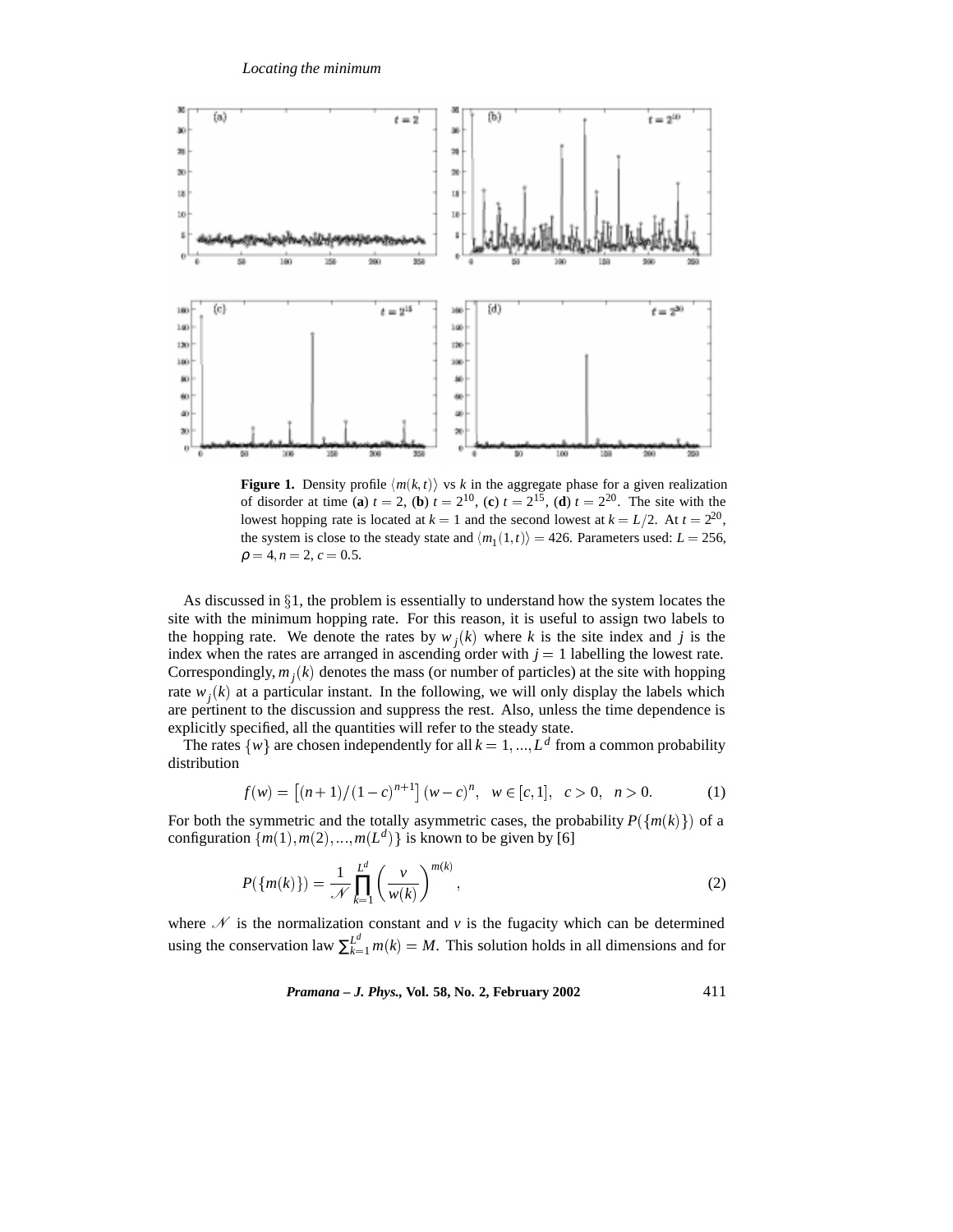#### *Mustansir Barma and Kavita Jain*

all bias. In the presence of bias, eq. (2) describes a nonequilibrium steady state whereas in the absence of bias, it describes an equilibrium state as the condition of detailed balance holds. This equilibrium state is described by a Hamiltonian which is long ranged, thus allowing the system to have a phase transition even in one dimension [6]. The probability  $P(m, k)$  that there are *m* particles at site *k* is given by

$$
P(m,k) = \left(1 - \frac{v}{w(k)}\right) \left(\frac{v}{w(k)}\right)^m,
$$
\n(3)

which implies that the average number of particles at site *k* is

$$
\langle m(k) \rangle = \frac{v}{w(k) - v} = \frac{s(k)}{1 - s(k)},\tag{4}
$$

where  $s(k) \equiv \sum_{m=1} P(m,k) = v/w(k)$  is the average occupation probability of site *k*. Since the total number of particles is conserved

$$
\rho = \frac{1}{L^d} \frac{v}{w_1 - v} + \int_c^1 dw \frac{v}{w - v} f(w),
$$
\n(5)

where  $\rho = M/L^d$  is the total particle density and disorder averaging has been done. This equation is reminiscent of Bose–Einstein condensation in the ideal Bose gas where the lowest momentum state is macroscopically occupied beyond a critical density  $\rho_c$  [12]. At  $\rho = \rho_c$ , the fugacity *v* gets pinned to the lower cutoff of *w*, namely *c* (to which  $w_1$  will tend in the thermodynamic limit) so that the site with the lowest hopping rate supports an aggregate with a finite fraction of total particles. The condition  $\rho - I(c) = 0$  determines the critical point  $\rho_c = c(n+1)/n(1-c)$  where  $I(v)$  is the integral on the right hand side of eq. (5).

For  $\rho < \rho_c$ , the typical mass at all sites is of order unity. As the density is increased, there is a phase transition at  $\rho = \rho_c$ . In the high density phase, the slowest site supports mass of  $O(L^d)$  whereas the site with rate  $w_j$ ,  $j \neq 1$  supports mass of  $O((L^d/j)^{1/n+1})$ . The latter can be seen via a simple argument. Consider a variable *x* distributed uniformly between 0 and 1. Since on average,  $L^d$  observations of *x* will be equally spaced, it follows that the *j*th lowest observation in  $L^d$  trials is typically at a distance  $j/L^d$  above zero. Since  $\langle m_i \rangle$  is inversely proportional to the separation between the lowest and the *j*th lowest hopping rate and  $f(w)$  can be related to the uniform distribution by a change of variables  $(w = c + (1 - c) x^{1/n+1}$ , one obtains  $\langle m_j \rangle \sim (L^d / j)^{1/n+1}, j \neq 1$ .

#### **3. Approach to the steady state**

In this section, we will discuss the approach to the steady state for the symmetric, zero range process in one dimension with the hopping rates chosen from  $f(w)$  defined in eq. (1). We first describe a simple picture of approach to the steady state. Then we present an argument based on local equilibrium which suggests that the relaxation time scales with system size *L* as  $L^z$  with  $z = 2 + 1/(n + 1)$  for  $n > 1$ . However, this treatment breaks down for  $n < 1$ .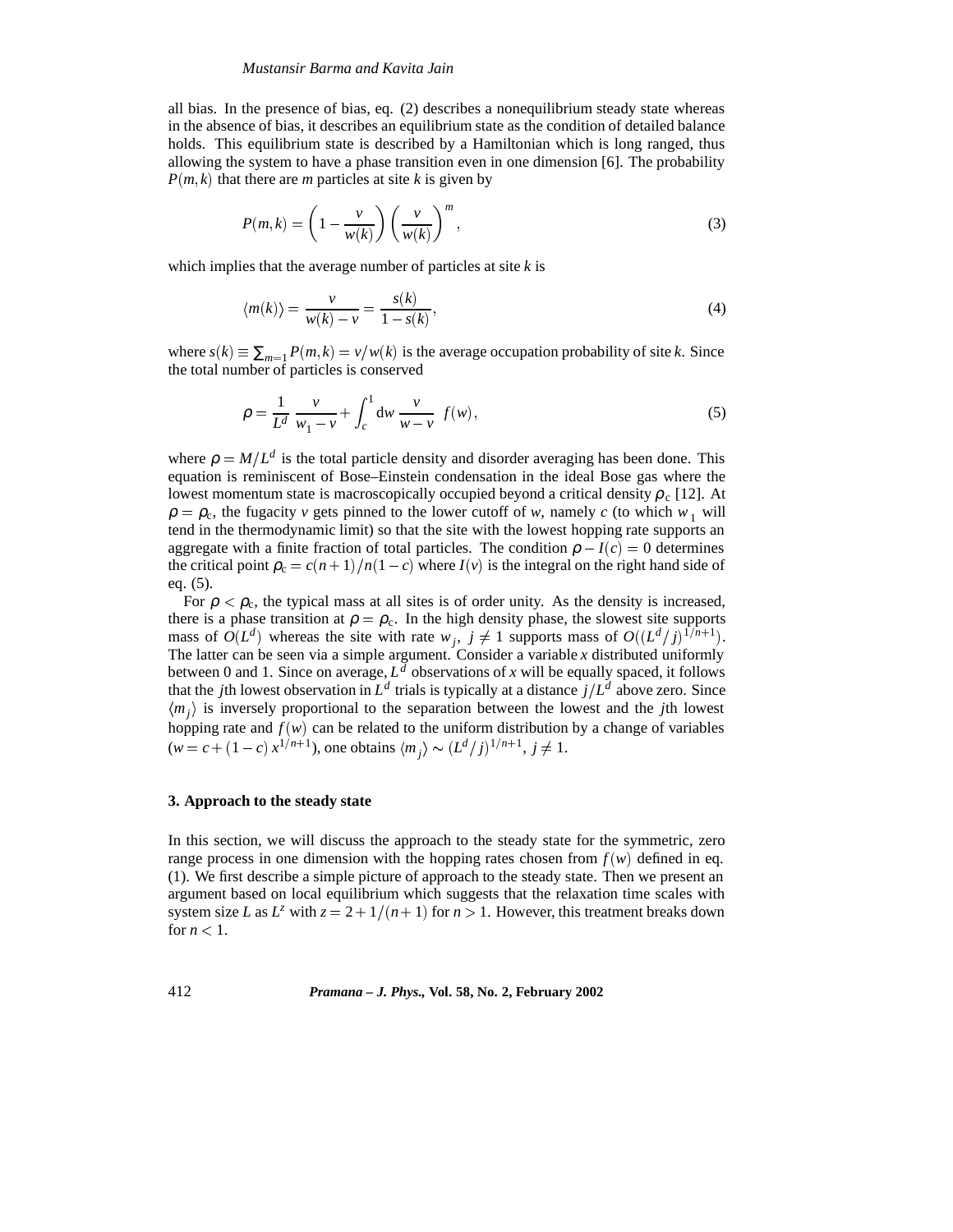

**Figure 2.** Time dependence of the average density  $\langle m_i(t) \rangle$  for four slowest sites namely  $j = 1$  (squares), 2 (triangles), 3 (circles) and 4 (pentagons) for a given disorder configuration. The horizontal lines denote the steady state value for  $\langle m_i(t) \rangle$  calculated using eqs (4) and (5). Parameters used:  $L = 256$ ,  $\rho = 4$ ,  $n = 2$ ,  $c = 0.5$ .

We first illustrate qualitatively the temporal sequence of events through which an aggregate with mass of  $O(L)$  is formed at the site with the lowest hopping rate, starting from a random initial condition in which each site has mass of order unity (figure 1a). The behavior of the average mass  $\langle m_i(t) \rangle$  for  $j = 1, ..., 4$  as a function of time is shown in figure 2. Here  $\langle \ldots \rangle$  is to be understood as an ensemble average over evolution histories. We find that  $\langle m_1(t) \rangle$  rises steadily and then saturates to its steady state value while each of  $\langle m_2(t) \rangle$ ,  $\langle m_3(t) \rangle$  and  $\langle m_4(t) \rangle$  rise, attain a maximum and then decay to their respective steady state values. This nonmonotonic behavior is not hard to understand. At some finite time, each particle is able to move only a finite distance away from its initial position and tends to get temporarily trapped at the site with the lowest *w* within the neighborhood explored by it, rather than the global minimum  $w_1$ . A typical configuration at such an intermediate time thus has several large aggregates at such local minima while the rest of the system has masses of order unity (figure 1b). This explains why at short enough times,  $\langle m_i(t) \rangle$  for  $j = 1, \ldots, 4$  are of the same order and increasing (figure 2). As time progresses, the particles are able to access larger regions in space and identify new local minima. Then the mass increases at these newly accessed local minima at the expense of the previous ones (figure 1c). This explains the drop in  $\langle m_4(t) \rangle$  and  $\langle m_3(t) \rangle$  after they have reached their respective peak values, though  $\langle m_1(t) \rangle$  and  $\langle m_2(t) \rangle$  continue to rise (figure 2). Finally,  $\langle m_2(t) \rangle$  also starts dropping and the excess mass is transported to the location of the global minimum (figure 1d). Once the global minimum is recognized by all the particles, the system reaches a steady state and  $\langle m_i(t) \rangle \rightarrow \langle m_i \rangle$  for all *j*.

We now turn to an analytical description of the mechanism of the mass transport. The exact time evolution equation obeyed by  $\langle m(k, t) \rangle$  for a given  $\{w\}$  can be written as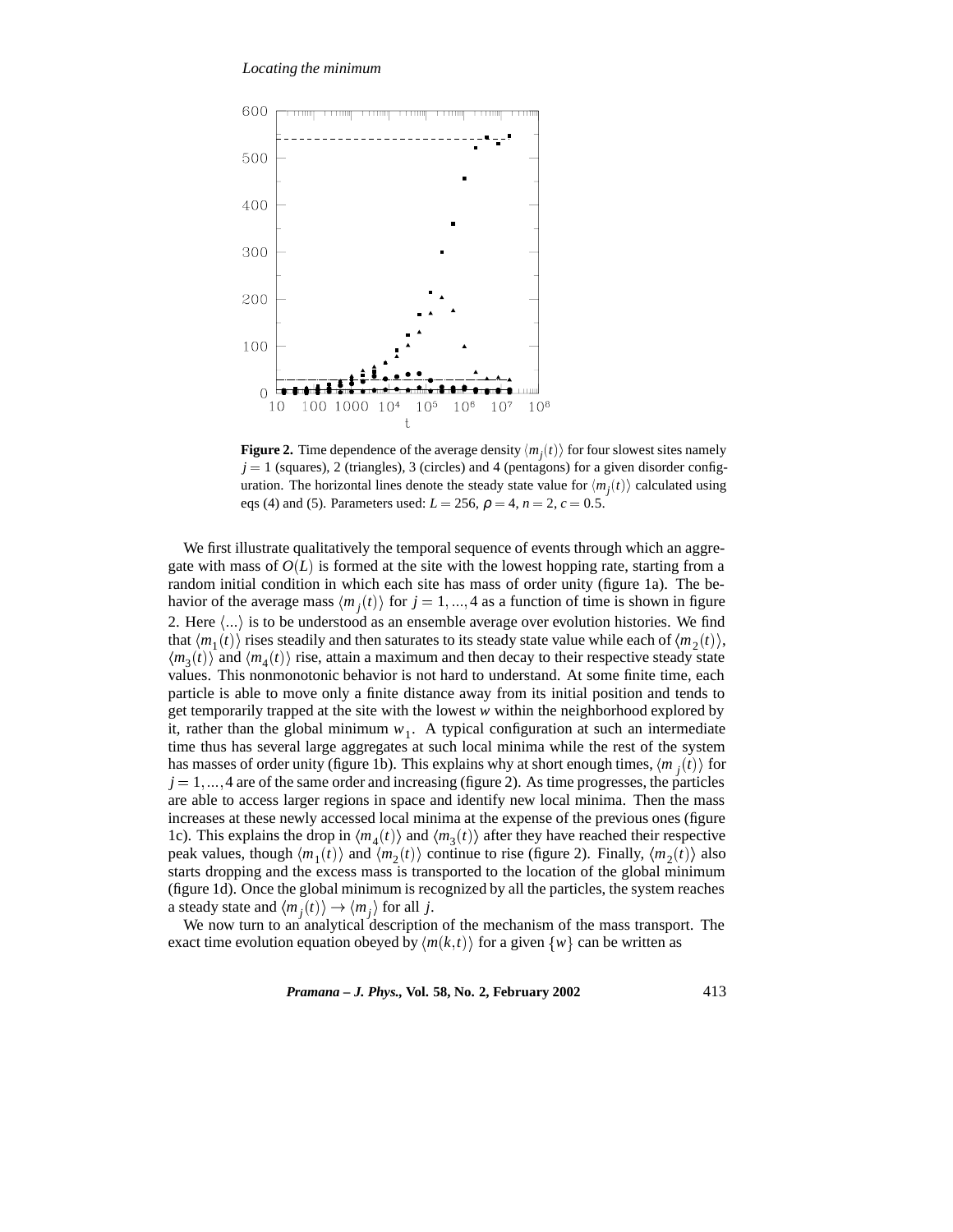*Mustansir Barma and Kavita Jain*

$$
\frac{\partial \langle m(k,t) \rangle}{\partial t} = w(k-1)s(k-1,t) + w(k+1)s(k+1,t) - 2w(k)s(k,t). \tag{6}
$$

At large enough times, the system is expected to be in *local* equilibrium. This allows one to assume the  $s(k,t) - \langle m(k,t) \rangle$  relation to be approximately as in the steady state (eq. (4)). Substituting for  $s(k, t)$  in the above equation, one obtains

$$
\frac{\partial \langle m(k,t) \rangle}{\partial t} = G(k-1,t) + G(k+1,t) - 2G(k,t),\tag{7}
$$

where  $G(k, t) = w(k) \langle m(k, t) \rangle / (1 + \langle m(k, t) \rangle).$ 

The treatment so far is valid for any density, but we are primarily interested in densities for which the system is in the infinite aggregate phase in the steady state. For such densities, at large times, one needs to divide the system into two sets – set *A* composed of those sites which support rather large aggregates and set  $B$  at which the masses are small and close to their steady state values (see figure 2). The elements of these sets are not fixed in time; with the passage of time, the number of elements in set  $A$  reduce and that of set  $B$  increase by the mechanism described at the beginning of this section. Eventually, when the system is close to the steady state, set *A* is left with a few isolated sites that support aggregates whose masses scale as a nonzero power of *L* while the bulk of the sites belong to set *B*.

We are interested in the fluctuations in the density profile about the steady state,  $\Delta m(k,t) = \langle m(k,t) \rangle - \langle m(k) \rangle$ . Since  $\Delta m$  is small for  $k \in B$  and very large for  $k \in A$ , an expansion in ∆*m*(*k*; *t* ) would be justified only for the background sites. Below we first analyze these background  $(B)$  sites and then treat the isolated sites in set  $A$  as the boundaries of the *B* regions. For the *B* sites, we may retain the lowest order terms in an expansion of eq. (7) in powers of ∆*m* and obtain

$$
\frac{\partial \Delta m(k,t)}{\partial t} = D(k-1,t)\Delta m(k-1,t) + D(k+1,t)\Delta m(k+1,t)
$$
  
-2D(k,t)\Delta m(k,t), k \in B, (8)

with

$$
D(k) = (w(k) - c)^2 / w(k).
$$
\n(9)

Here we have used the fact that  $\nu$  tends to  $c$  in the infinite aggregate phase.

Equation (8) describes a random walker in a random medium with site-dependent hopping rate  $D(k)$ . Using eqs (1) and (9), we find that these rates are distributed according to the probability distribution  $g(D) \sim D^{(n-1)/2}$  for  $D \to 0$ . Note that whereas  $f(w)$ has a nonzero lower cutoff,  $g(D)$  has zero as the lower limit due to which it diverges as  $D \rightarrow 0$  for  $n < 1$ . The problem of a particle moving with random, spatially inhomogeneous hopping rates is well studied and has been reviewed in [1]. For a configuration of randomly distributed  $\{D\}$  in a large system observed on large enough time scales, the mean squared displacement of the random walker grows as  $\mathscr{D}t$  where the diffusion constant  $\mathcal{D} = 1/\langle\langle1/D(k)\rangle\rangle$  and  $\langle\langle...\rangle\rangle$  stands for disorder average, provided  $\langle\langle1/D(k)\rangle\rangle$  is finite [2]. Thus for large spatial and time separations, the particle diffusion is described by a single, effective diffusion constant. In our case, one can calculate  $\langle\langle 1/D \rangle\rangle$  by noting that  $\langle \langle 1/D \rangle \rangle = \partial I/\partial v|_{v \to c}$ . Expanding *I*(*v*) for *v* close to *c*, we obtain

$$
I(v) = \rho_c + O(c - v), \qquad n > 1 \tag{10}
$$

$$
= \rho_c + O((c - v)^n), \qquad 0 < n < 1 \tag{11}
$$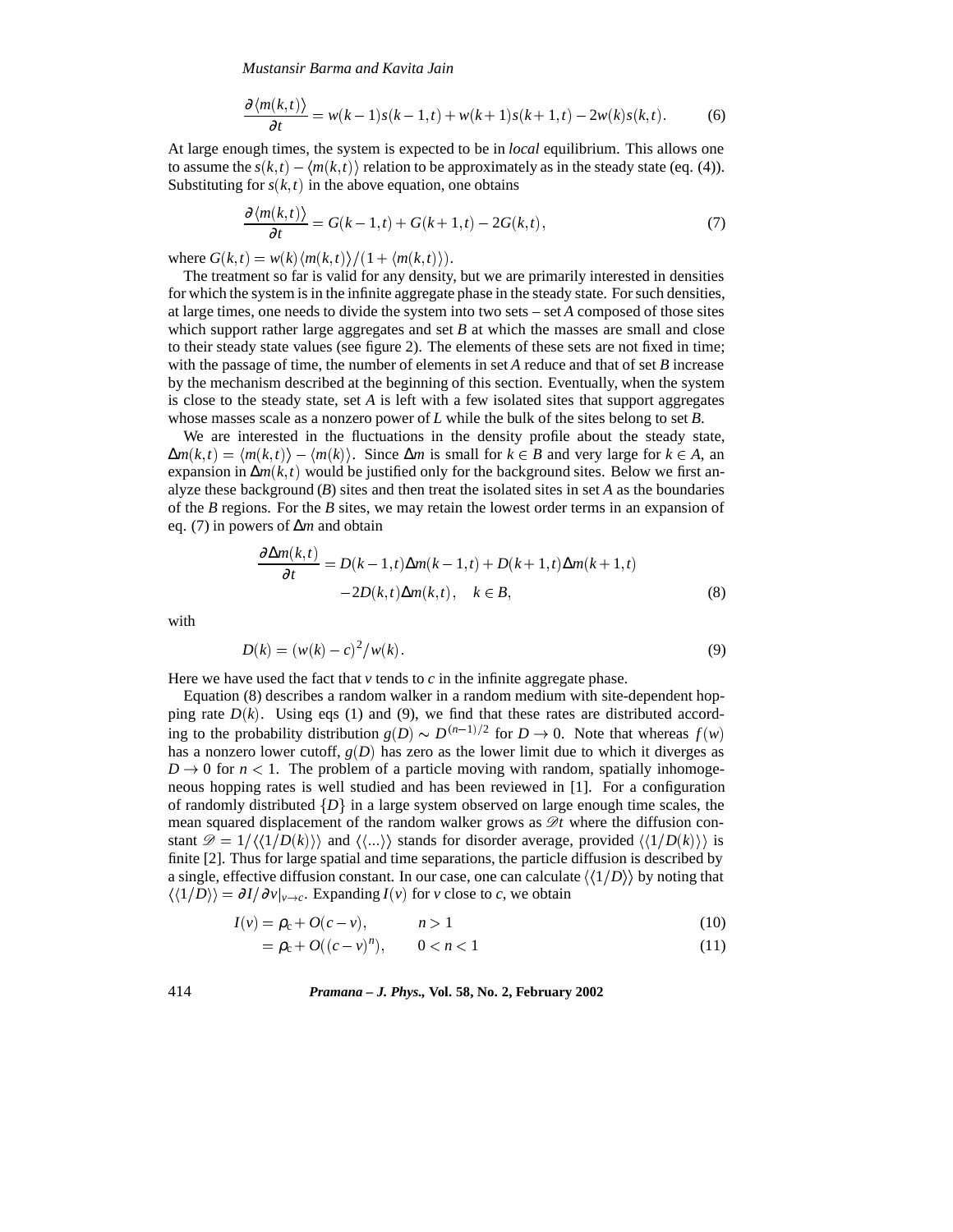which implies that  $\langle\langle 1/D \rangle\rangle$  is finite for  $n > 1$  and diverges for  $n < 1$ . The divergence in the latter case indicates anomalous diffusion, i.e. the mean squared displacement grows sublinearly. In the remainder, we will restrict ourselves to  $n > 1$  [13].

On averaging over disorder configurations, for a system of size *L*, the mass  $\langle \langle m_1(t,L) \rangle \rangle$ on the site with lowest hopping rate is expected to scale as

$$
\langle \langle m_1(t, L) \rangle \rangle \approx t^{\beta} H \left( \frac{t}{L^z} \right) \tag{12}
$$

where

$$
H(x) \sim \begin{cases} \text{constant} & \text{for } x \ll 1\\ x^{-\beta} & \text{for } x \gg 1 \end{cases} \tag{13}
$$

Since  $\langle \langle m_1(t,L) \rangle \rangle \sim L$  in the steady state, it follows that  $\beta z = 1$ . We now determine the relaxation time of the system by estimating the time  $T \sim L^z$  required for  $\langle m_1(t,L) \rangle$  to reach its steady state value for a typical realization of disorder. At large enough times, the background sites in set *B* form the bulk of the system whereas only a few isolated sites with low hopping rates belong to set *A*. Let us now consider time scales above which the two sites with the lowest rates (i.e.  $w_1$  and  $w_2$ ) are the only elements left in set *A*. As shown in figure 2,  $\langle m_2(t) \rangle$  drops after it has reached its peak while  $\langle m_1(t) \rangle$  keeps rising at the expense of the former so that there is a net transfer of mass from the site with  $j = 2$  to the site with  $j = 1$ . One can think of these two sites as the boundaries to the bulk background region with the former site feeding particles at a rate of  $w<sub>2</sub>$  to the bulk and the latter at a rate of  $w_1$ . On large time scales, a quasi-equilibrium is established, and in view of the discussion above, the particles diffuse through the bulk with an effective diffusion constant  $\mathscr{D}$ . Thus there is a transfer of mass at a rate  $\mathscr{D}\Delta w_{12}/r_{12}$  where  $\Delta w_{12} = w_2 - w_1$  and  $r_{12}$  is the spatial separation between the two sites. The relaxation time  $T_{12}$ , which is essentially the time taken to transfer the peak mass  $m_2$  at the site with rate  $w_2$ , is given by

$$
T = T_{12} = \frac{r_{12} m_2}{\mathcal{D} \Delta w_{12}}.
$$
\n(14)

Let us estimate the size dependence of the quantities that appear on the right hand side of the above equation. Typically the separation  $r_{12}$  is of order *L* in which case  $m_2$  is also of order *L*. This is because for times earlier than when  $m_2$  peaks, the site  $j = 2$  is the slowest one encountered by the particles in a finite fraction of the system. Consequently, the numerator in the above equation is proportional to  $L<sup>2</sup>$ . This result holds even in the exceptional case when the sites with  $j = 1$  and 2 are separated by a distance of order unity, as they behave effectively as a single slow site and one can use the same reasoning as above on replacing the site with  $j = 2$  by that with  $j = 3$ .

Further, using the argument given at the end of  $\S2$ , we find that the inverse rate separation  $(\Delta w_{12})^{-1}$  scales as  $L^{1/n+1}$ . Collecting all the dependences, it follows that the relaxation time  $\overline{T}$  scales with the system size *L* as  $T \sim L^z$  where

$$
z = 2 + 1/(n+1), \quad n > 1. \tag{15}
$$

We measured the growth of  $\langle\langle m_1(t,L)\rangle\rangle$  using Monte Carlo simulations and find that it grows as  $t^{\beta}$ . As shown in figure 3, our expression for  $\beta = 1/z = (n+1)/(2n+3)$  is consistent with the numerics.

*Pramana – J. Phys.,* **Vol. 58, No. 2, February 2002** 415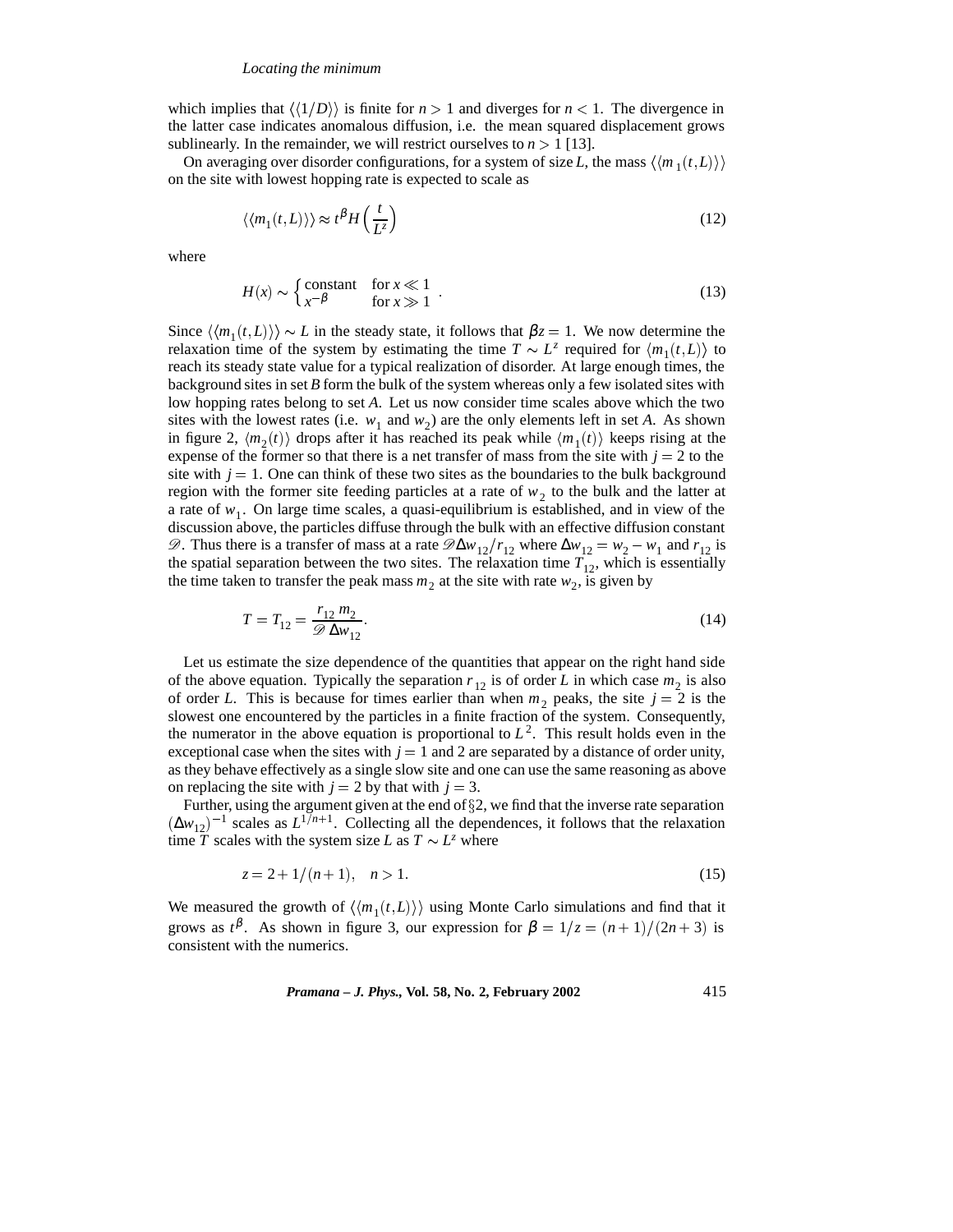

**Figure 3.** Log–log plot of  $\langle\langle m_1(t,L)\rangle\rangle$  vs *t* to show the growth exponent  $\beta$ . The data for  $\langle\langle m_1(t,L)\rangle\rangle$  has been averaged over 50 histories and 21 disorder configurations. The theoretical prediction for  $\beta = 0.428$  for  $n = 2$  is plotted as a solid line for comparison. Parameters used:  $L = 16384$ ,  $\rho = 4$ ,  $c = 0.5$ .

We conclude this paper with a discussion of two open questions: (i) We have seen that  $\langle\langle 1/D \rangle\rangle$  diverges for  $n < 1$  indicating anomalous diffusion, which suggests that the expression for *z* in eq. (15) may be invalid for  $n < 1$ . It would be interesting to find how the system relaxes in this case. (ii) For the case with asymmetric hopping rates, using the arguments analogous to those given above, we would expect the dynamic exponent to be  $z = 1 + 1/(n + 1)$  for  $n > 1$ . Once again, we may anticipate a different result for  $n < 1$ . In [9] and [14] the dynamics of the asymmetric version has been analyzed using numerical simulations and extremal statistics arguments for a related deterministic model. The expression for the dynamic exponent in [9,14] is the same as that quoted above but their arguments do not make a distinction between the regimes below and above  $n = 1$ . The elucidation of the anomalous regime for both the symmetric and asymmetric zero range process remains an interesting open problem.

We will not attempt a summary of this paper. Professor N Kumar once pointed out that since it is a part of the whole, a proper summary should include a summary of the summary and a summary of that summary, and so on. We would rather not try ! Kumar's own work has brought out many of the surprises that disordered systems have to offer, and we are very pleased that our article will appear in this special issue.

# **References**

[1] S Alexander, J Bernasconi, W R Schneider and R Orbach, *Rev. Mod. Phys.* **53**, 175 (1981)

[2] J W Haus and K W Kehr, *Phys. Rep.* **150**, 263 (1987)